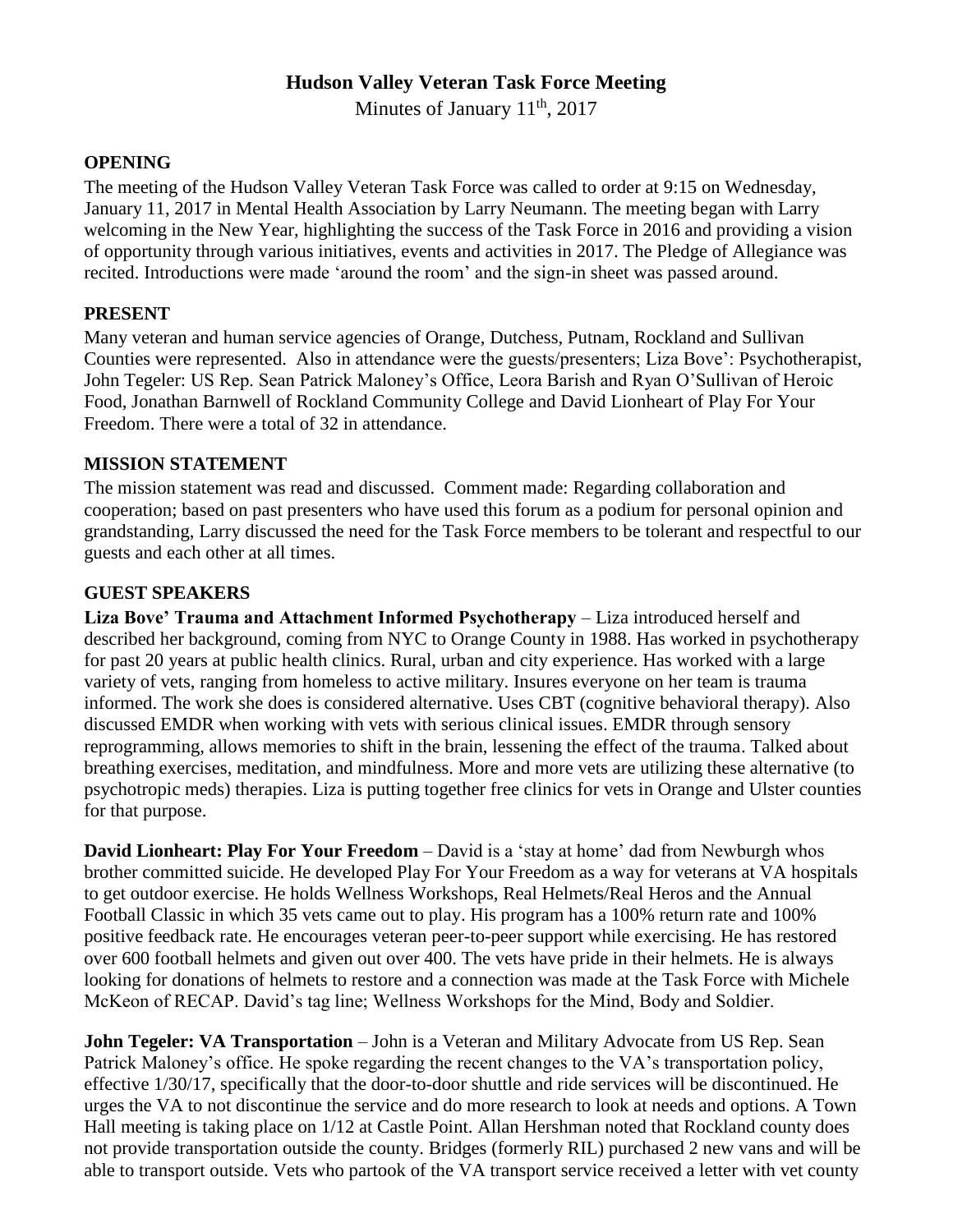agencies to seek alternative transportation. One option is to see if they can access a local VA clinic for their needs. Veterans who cannot locate alternative transportation are encouraged to contact Rep. Maloney's office. Oscar Dunham also noted that this directive is not the result of a lack of manpower or funding, but a lack of policy and procedure which was never established when the VA transportation program was implemented. A letter to VA Healthcare Director Margaret Caplan asks that the VA transportation program be continued through March  $31<sup>st</sup>$  to explore alternatives, communicate with veterans and allow for service through the winter months.

**Leora Barish and Ryan O'Sullivan: Heroic Food** – Leora gave an introduction and Ryan gave a slideshow presentation on the program. The program seeks to give veterans a new mission as food providers in their community and to replace the 'aging out' farmers who's current average age is 59. Currently there is no one to take the place of these elder farmers. They offer weekend workshops, a 12 month immersion program, and Farm Squad; a 3-day bootcamp. Participants do not need any farming experience. They need drive and commitment as this is not easy work, but works well for the veteran community. They also maintain key national strategic partnerships. [www.heroicfood.org](http://www.heroicfood.org/)

**Jonathan Barnwell: Green to Gold** – Jonathan is the Veteran Coordinator at Rockland Community College. The Green to Gold program was developed through a grant to provide financial literacy to veterans and is taught by Patrick Curran. They have completed two workshops so far and are starting a new one at the end of the month (1/21). Jonathan talked about the financial status of many of the veterans at RCC. \$20k-\$30k debt (and more) are not uncommon. Participants learn the difference between good debt and bad debt. Through the course they develop their own business plan and present it. Success stories abound and many have gone on to become home owners. The program is not limited to students at RCC and is open to all veterans. The ultimate goal is to assist veterans with building a career, living with purpose and creating the life they want.

**Christine Bruckner: SquirrelWood Equine Sanctuary – In the interest of time, Christine has agreed** to present at the next meeting. However, Larry made note of the 2 full page, full color article which appeared in the Times Herald-Record the previous day which dealt with her program to use rescue horses to help veterans heal from emotional wounds. Larry noted that a veteran he referred to her program in state of isolation and crisis, has improved greatly as a direct result of his participation in the program.

**Report out: Larry/Linda/Christian/Pat Fayo** – Participated in the recent Panel Discussion at DCC hosted by the United Way of Orange/Dutchess. Keynote speaker was Marc Caviello. Each panel member described their program and gave insight and opinion on the needs, as they see them based on their program deliverables, within the veteran community. A question/answer session followed.

**New Business:** Several new for 2017 Initiatives were briefly presented. They include;

- 1. "HIRE VETERANS FIRST" Employment Initiative
	- Meet with employers and develop a list employers who are willing to train, hire and meet the unique needs of veteran employees.
- 2. "Hall of Honor at HONORehg" Housing Initiative
	- We have the space and it just requires some final touches to make it special for our veterans. If we get a group together, we can do this!
- 3. 2017 Hudson Valley Veteran Appreciation Day at Dutchess Stadium
	- Currently set for 7/15/17 to coincide with "Christmas in July" and Toys for Tots toy drive, this event has great potential and a proven history. It takes a lot of effort and people to make it seem so effortless. Please sign up.